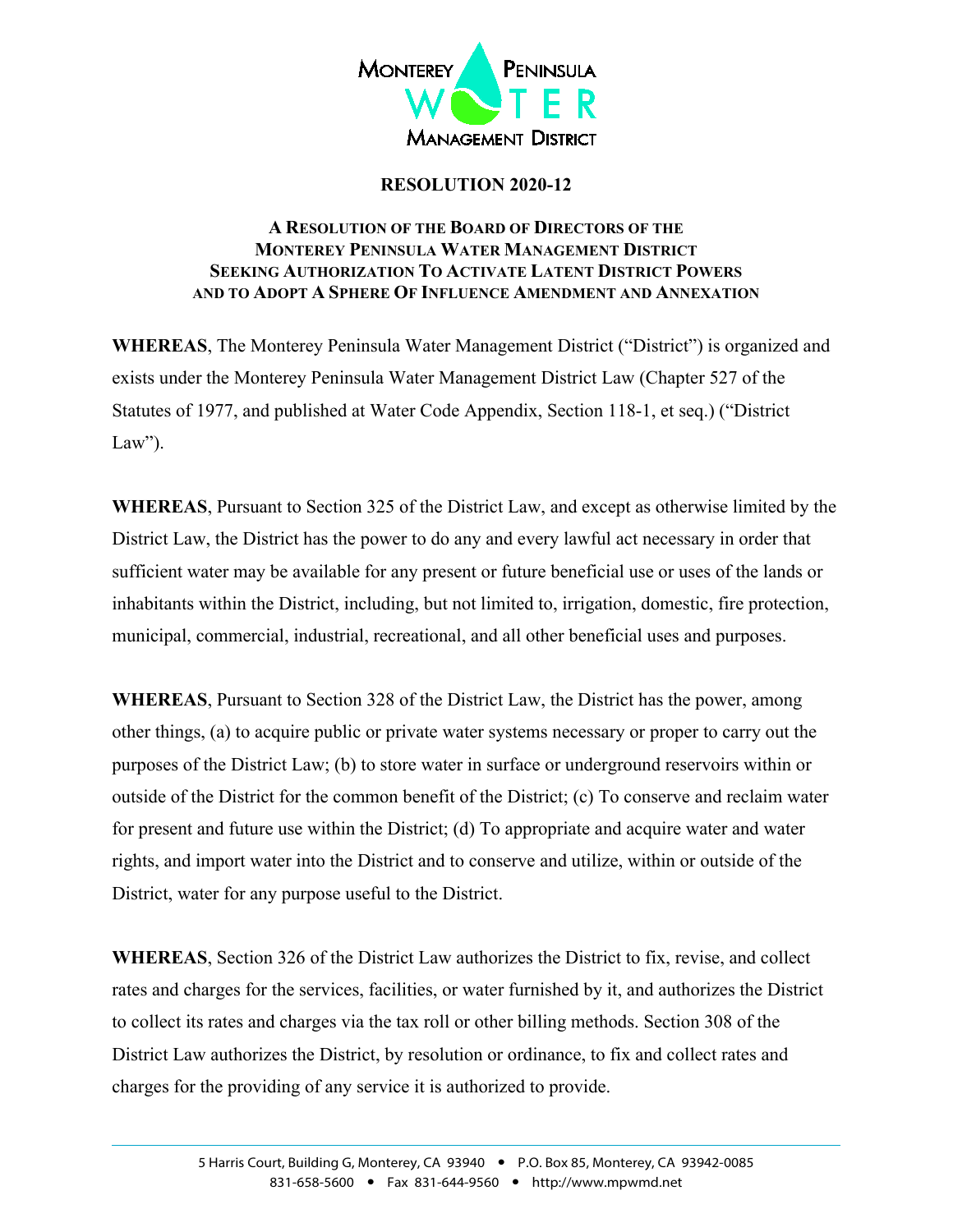**WHEREAS**, The District engages in a variety of activities that supply water to properties within the District via a distribution system owned by California American Water (CAW), including water supplied by the Aquifer Storage and Recovery project and the Pure Water Monterey project.

**WHEREAS**, Since 1994 the District has provided highly treated recycled water for sale to properties within the Del Monte Forest.

**WHEREAS,** On November 6, 2018, voters within the Water Management District passed initiative Measure J by 56% (23,757 voted yes) to 44% (18,810 voted no). Measure J directed that the following Rule 19.8 be added to the District Rules and Regulations, Regulation I, General Provisions:

## Rule 19.8. Policy of Pursuing Public Ownership of Monterey Peninsula Water Systems

- A. It shall be the policy of the District, if and when feasible, to secure and maintain public ownership of all water production, storage and delivery system assets and infrastructure providing services within its territory.
- B. The District shall acquire through negotiation, or through eminent domain if necessary, all assets of California American Water, or any successor in interest to California American Water, for the benefit of the District as a whole.
- C. The General Manager shall, within nine (9) months of the effective date of this Rule 19.8, complete and submit to the Board of Directors a written plan as to the means to adopt and implement the policy set forth in paragraph A, above. The plan shall address acquisition, ownership, and management of all water facilities and services within and outside the District, including water purchase agreements as appropriate. The plan may differentiate treatment of non-potable water services.

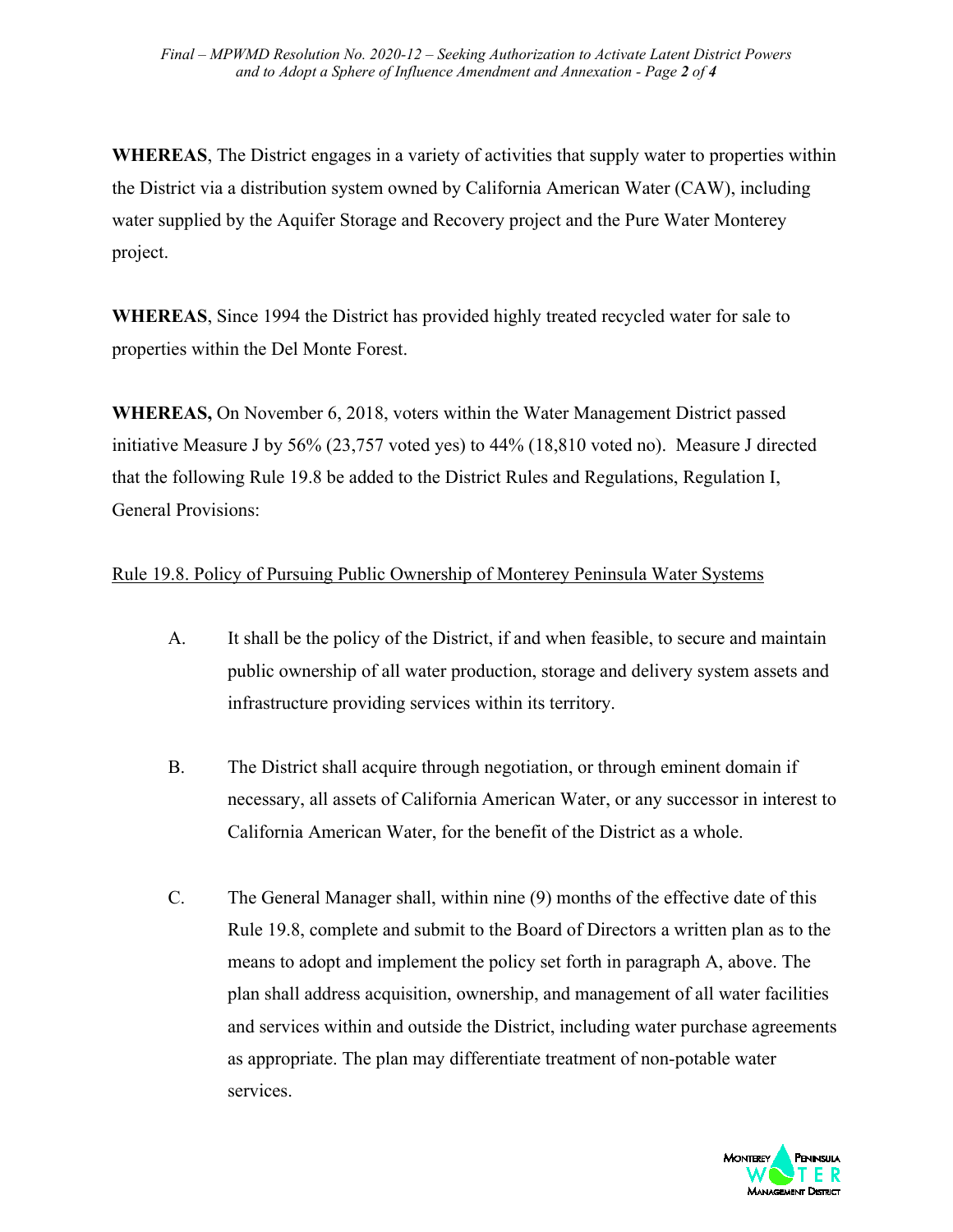*Final – MPWMD Resolution No. 2020-12 – Seeking Authorization to Activate Latent District Powers and to Adopt a Sphere of Influence Amendment and Annexation - Page 3 of 4*

**WHEREAS,** District boundaries include almost all, but not all, the properties served within the California American Water Main, Bishop, Hidden Hills, and Ryan Ranch service areas. In order to serve approximately 43 connections presently served by California American Water, but not presently within the District's boundaries, the District seeks to annex 58 parcels in the Hidden Hills and Yankee Point locales. The proposed annexation, in and of itself, would have no impact on the environment with respect to future development, as the District, should it proceed with an acquisition of California American Water assets, would be obligated to provide water service to the area regardless of whether those areas were annexed.

**WHEREAS**, the District exercises no land use authority within or for the areas to be annexed, therefore the boundary modification cannot make any change whatsoever in the uses to which the affected area may be put.

**WHEREAS**, the District is deemed to be a "district" within the provisions of the District Reorganization Act of 1965 (Division 1 (commencing with *Section 56000) of Title 6 of the Government Code*), and all proceedings for the annexation or detachment of territory to or from the District are required to be conducted in the manner therein provided and all the provisions of such Act apply to the District.

**WHEREAS**, the District has circulated a "Potential Acquisition of Monterey Water System and District Boundary Adjustment Draft Environmental Impact Report" and intends to certify that Final Report later this year.

**WHEREAS**, the District has held a duly noticed public hearing with respect to this Resolution Seeking Authorization to Activate Latent District Powers and to Adopt a Sphere of Influence Amendment and Annexation this day as required by California Government Code §56824.12(c) and considered all testimony, if any, presented at that hearing.

## **NOW, THEREFORE, BE IT RESOLVED**, as follows:

This Resolution Seeking Authorization to Activate Latent District Powers and to Adopt a Sphere of Influence Amendment and Annexation is hereby adopted and approved by the Board of Directors of the Monterey Peninsula Water Management District. The District requests the Local